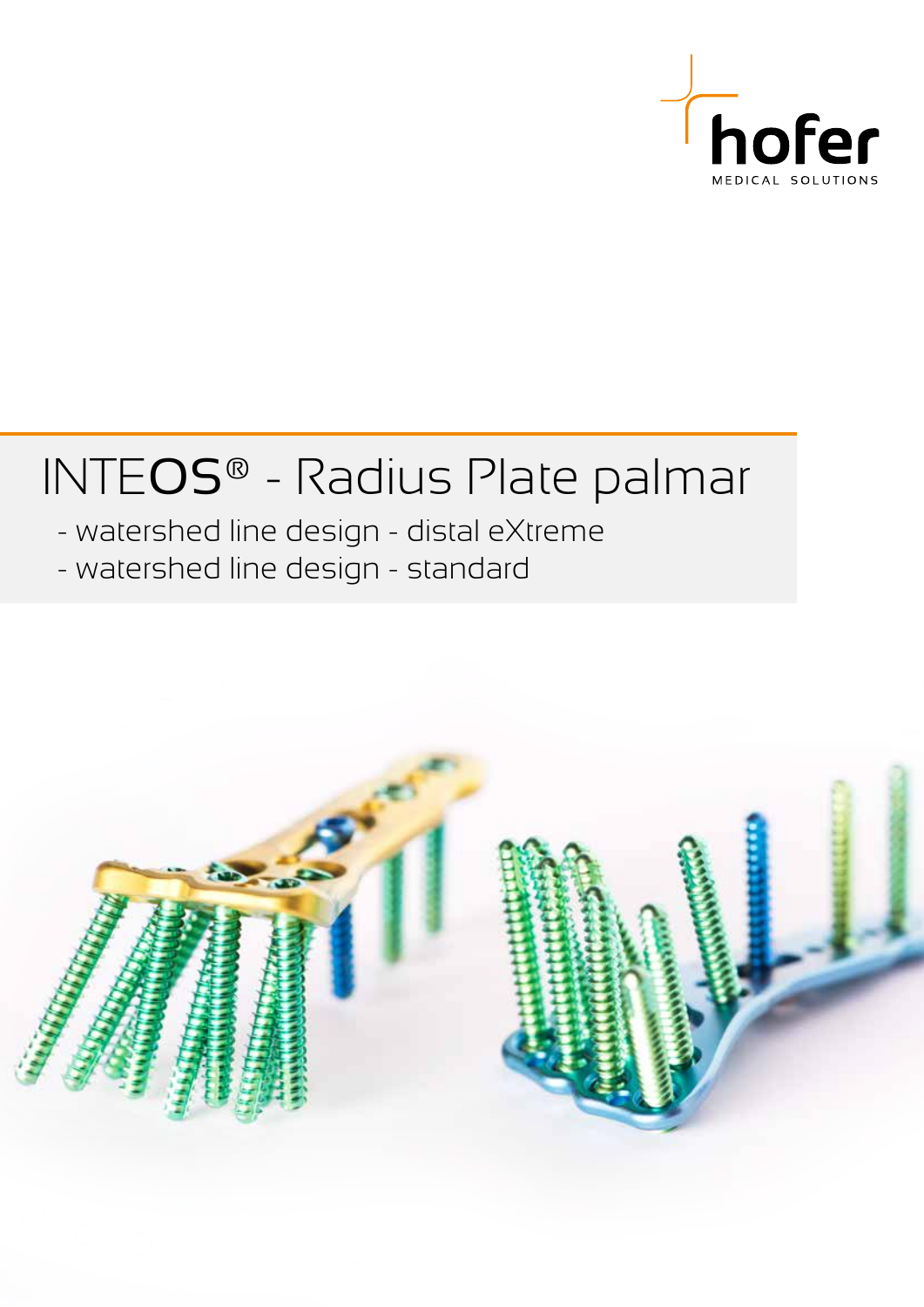

## **Advantages** of the INTEOS® Radius Plate wsl & pal

**The INTEOS® Radius Plate series M3 of Hofer-medical are characterized by its easy implantation technique as a result of pre-angled holes. Fixed angle & multidirectional implantation techniques come as standard.**

INTE**OS®** - Technology



Plate features

- Minimal risk of perforation for placement close to the joint as a result of pre-angled, anatomically optimized holes
- Increased dorsal stability in the osteoporotic bone thanks to a third (supporting) row of screws
- Anatomically optimized for the ulnar key fragment
- Consistent watershed line design
- Minimal screw head protrusion and overlap
- Various possibilities of reduction via reduction instrument through K-wire holes and windows in the plate
- Direct fixing of the styloid to the plate

#### Screw features

- Rounded screw head
- Non-invasive screw tip
- "Stick fit"
- ForceDrive 8

Fixed angle and multidirectional functionality thanks to the INTEOS® Small Fragment System standard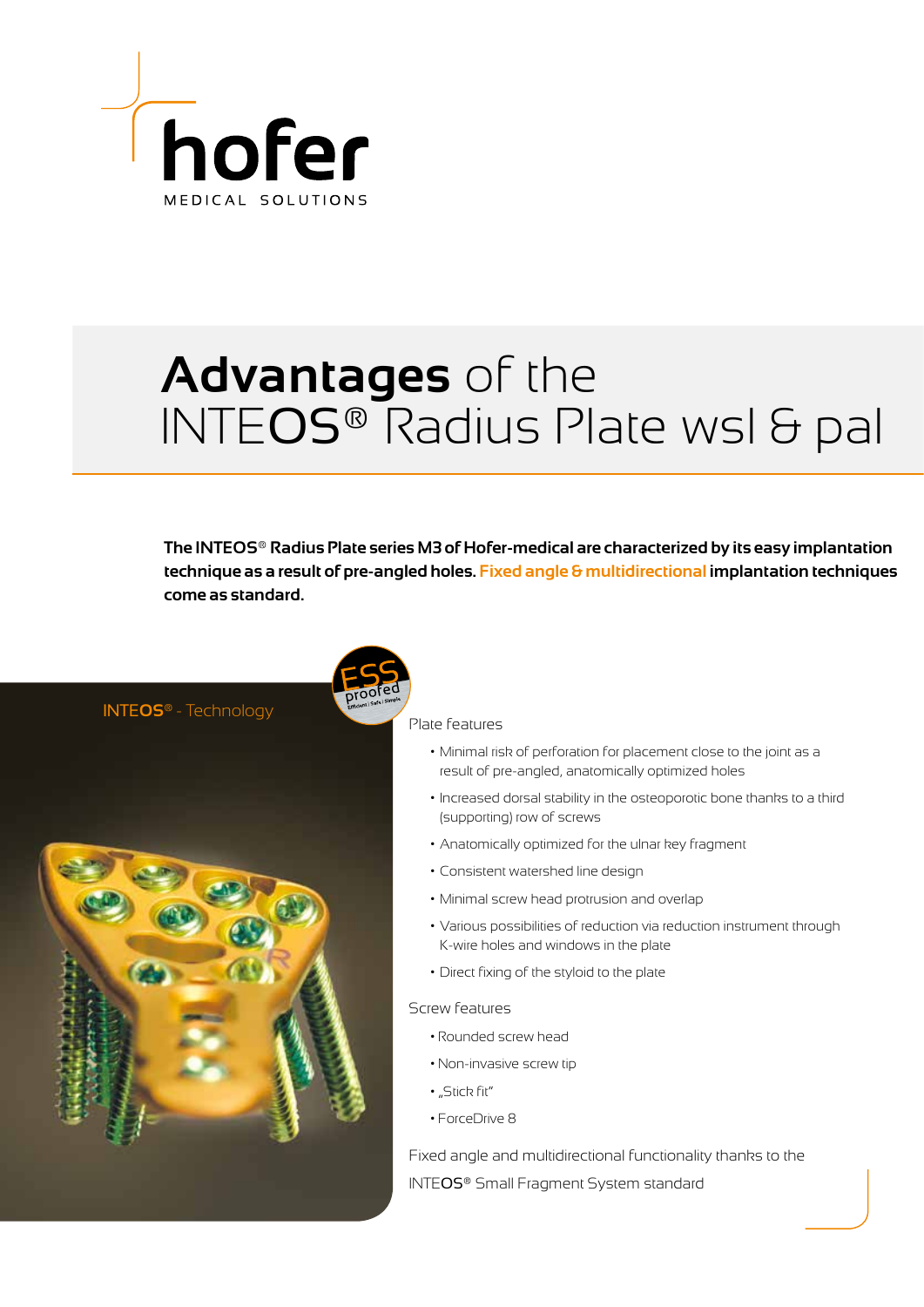



**Watershed line design as well as perfect anatomical fit of the system**

**Dorsal stability in the osteoporotic bone owing to a third row of screws**

Watershed line design viduelation interneer

Watershed line design Standard



**Innovative screw placement to support the joint**